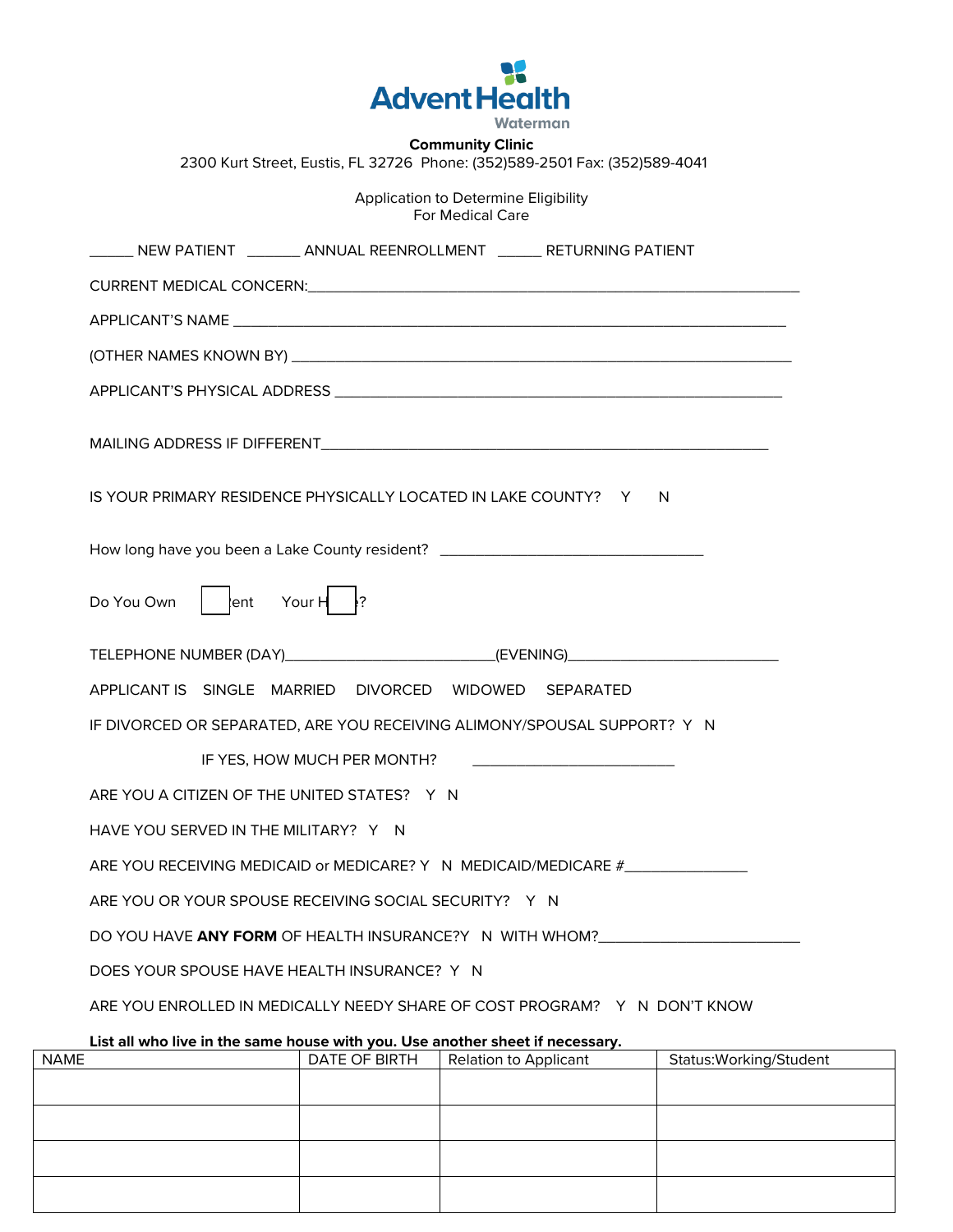| Are you receiving unemployment benefits? Y N           |                     |
|--------------------------------------------------------|---------------------|
| Are you looking for work?<br>X N                       |                     |
| IS YOUR UNEMPLOYMENT DUE TO AN ACCIDENT OR INJURY?     | $\overline{N}$<br>Y |
| If yes, are you receiving Workman's Comp.? Y N         |                     |
|                                                        |                     |
| IS YOUR UNEMPLOYMENT DUE TO AN AUTOMOBILE ACCIDENT?    | Y<br>$\overline{N}$ |
| IS THERE ANY LAWSUIT OR ATTORNEY INVOLVED?             | Y N                 |
| Briefly describe the result of the accident or injury: |                     |
|                                                        |                     |
|                                                        |                     |

DO YOU OR YOUR SPOUSE HAVE A CHECKING OR SAVINGS ACCOUNT? Y N

ARE YOU OR YOUR SPOUSE RECEIVING FINANCIAL OR MATERIAL ASSISTANCE FROM ANY PERSON OR AGENCY? Y N (Including food stamps)

Please provide information regarding assistance below:

| <b>NAME</b> | <b>RELATIONSHIP</b> | AMOUNT PER MONTH |
|-------------|---------------------|------------------|
|             |                     |                  |
|             |                     |                  |
|             |                     |                  |
|             |                     |                  |
|             |                     |                  |
|             |                     |                  |
|             |                     |                  |
|             |                     |                  |

THE FOLLOWING PAGE EXPLAINS THE DOCUMENTATION THAT MUST ACCOMPANY THIS APPLICATION. PLEASE BE SURE ALL PAPERWORK IS INCLUDED. FAILURE TO RETURN ALL NECESSARY INFORMATION COULD RESULT IN A DELAY.